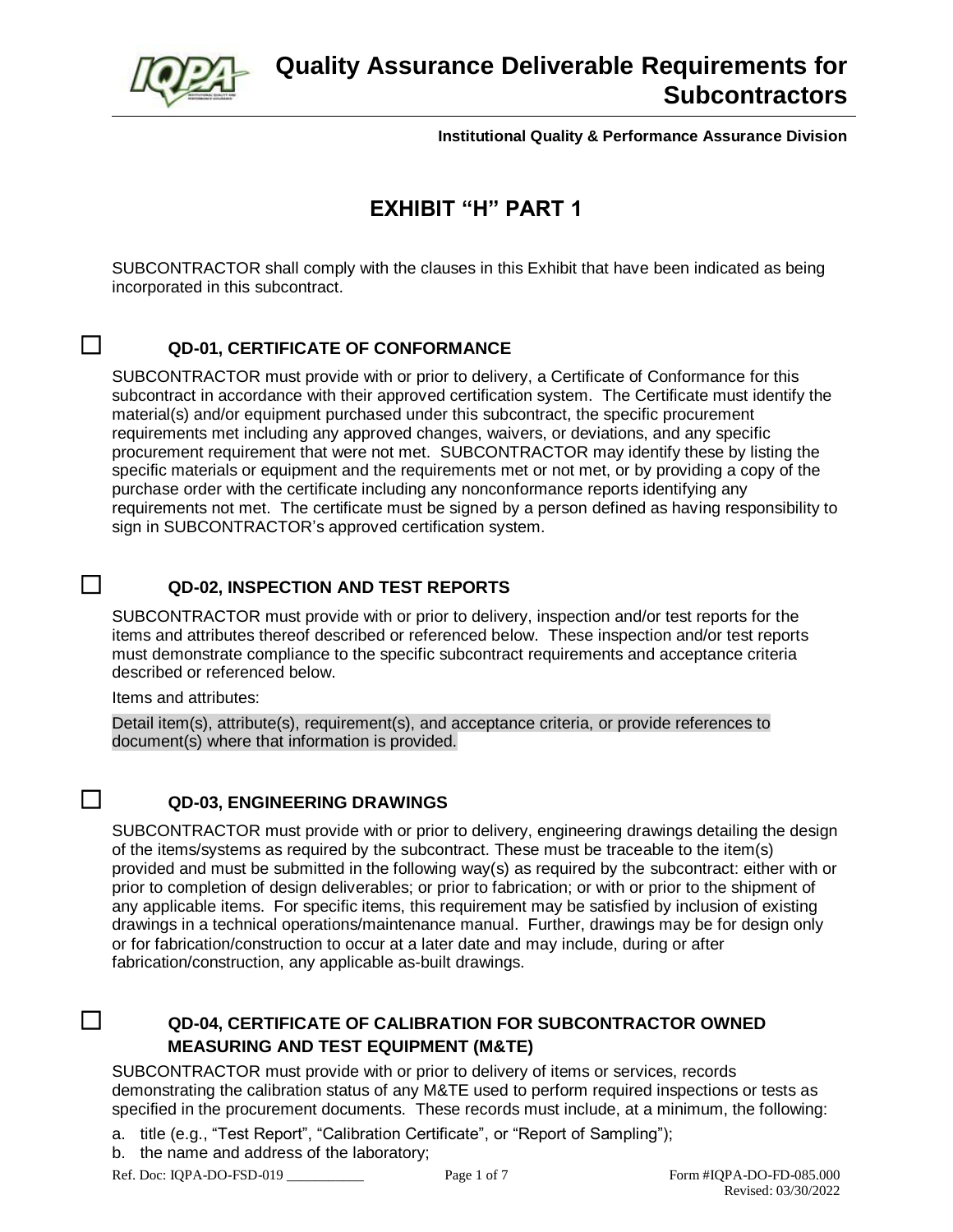

- c. the location of performance of the laboratory activities, including when performed at a customer facility or at sites away from the laboratory's permanent facilities, or in associated temporary or mobile facilities;
- d. unique identification that all its components are recognized as a portion of a complete report and a clear identification of the end;
- e. the name and contact information of the customer;
- f. identification of the method used;
- g. a description, unambiguous identification, and, when necessary, the condition of the item;
- h. the date of receipt of the test or calibration item(s), and the date of sampling, where this is critical to the validity and application of the results;
- i. the date(s) of performance of the laboratory activity;
- j. the date of issue of the report;
- k. reference to the sampling plan and sampling method used by the laboratory or other bodies where these are relevant to the validity or application of the results;
- l. a statement to the effect that the results relate only to the items tested, calibrated or sampled;
- m. the results with, where appropriate, the units of measurement;
- n. additions to, deviations, or exclusions from the method;
- o. identification of the person(s) authorizing the report;
- p. clear identification when results are from external providers;
- q. the measurement uncertainty of the measurement result presented in the same unit as that of the measurand or in a term relative to the measurand (e.g., percent); NOTE According to ISO/IEC Guide 99, a measurement result is generally expressed as a single measured quantity value including unit of measurement and a measurement uncertainty.
- r. the conditions (e.g., environmental) under which the calibrations were made that have an influence on the measurement results;
- s. a statement identifying how the measurements are metrologically traceable;
- t. the results before and after any adjustment or repair, if available;
- u. where relevant, a statement of conformity with requirements or specifications;
- v. where appropriate, opinions and interpretations.

## ☐ **QD-05, CERTIFIED MATERIAL TEST REPORTS**

SUBCONTRACTOR must provide with or prior to delivery, Certified Material Test Reports (CMTRs) for the materials specified or referenced below. CMTRs must report physical and chemical properties of the material(s) as described below and be in accordance with the referenced national or international material standards (e.g., ASTM, ANSI) for the material type. CMTRs must be the results of test performed by the material manufacturer or by a material verification process, if such a process is allowed by the standard governing the material type and must specify the test method and the source of the acceptance criteria. Each CMTR must be signed by an authorized representative of the testing entity, be traceable to the materials delivered via heat, lot, or other identification, and must meet any content requirements of the applicable national or international standards invoked for the material type.

Materials:

Detail material(s) and standard(s) or provide references to document(s) where the information is provided.

## ☐ **QD-06, SHELF-LIFE CERTIFICATION / STORAGE REQUIREMENTS**

The items described or referenced below with limited shelf life, expirations dates, or similar must be

Ref. Doc: IQPA-DO-FSD-019 Page 2 of 7 Form #IQPA-DO-FD-085.000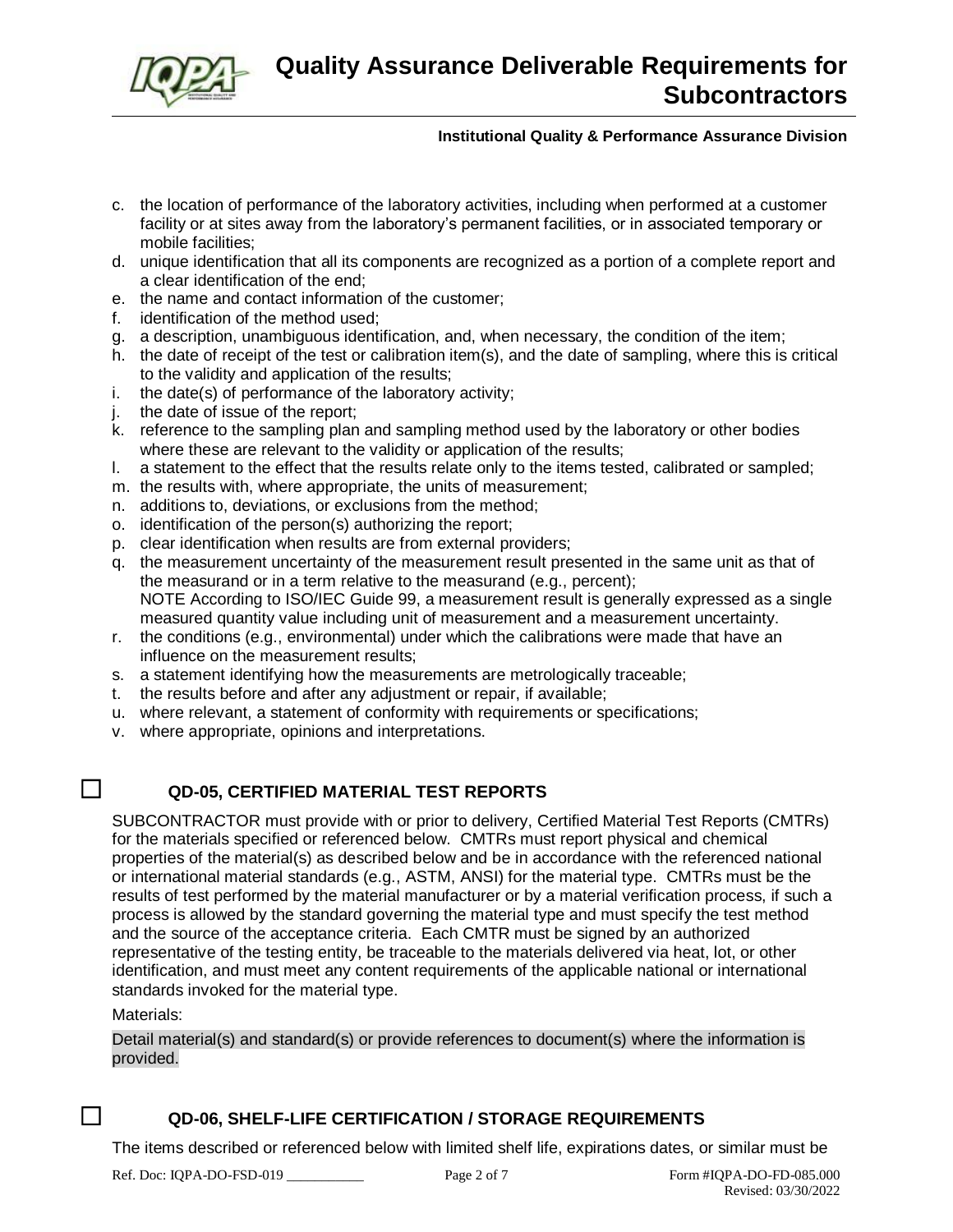

delivered with accompanying documentation or labeling which defines the lifecycle for those items and their expiration date. The documentation must also specify storage requirements for the specific item(s) provided.

Items:

Detail item(s) or provide references to document(s) where the information is provided.

#### ☐ **QD-07, CERTIFICATE OF PROOF LOAD TEST**

The items or assemblies described or referenced below must be accompanied by test reports and records of performance which demonstrate successful Proof Load Testing of the items delivered in accordance with the specified standards for the item type.

Items or assemblies:

Detail item(s) and standard(s) to be used for testing or provide references to document(s) where the information is provided.

#### ☐ **QD-08, SERIALIZATION AND MARKING**

Items associated with this procurement must be marked with unique identification as described or referenced below:

Detail which item(s) and the marking requirement(s) or provide references to document(s) where the information is provided.



## ☐ **QD-09, HOLD POINTS**

Mandatory hold points (as defined below) are associated with this subcontract beyond which work may not proceed unless written authorization is received from CONTRACTOR in accordance with subcontract requirements. This procurement requires that SUBCONTRACTOR notify CONTRACTOR a minimum of seven (7) working days in advance of performing the following activities so that CONTRACTOR may witness the activities.

Hold points:

Detail activities to be held or provide references to document(s) where the information is provided.



#### ☐ **QD-10, AUDIT REPORT**

SUBCONTRACTOR must provide to CONTRACTOR copies of the following:

- a. Audit plan(s),
- b. Audit Report(s), and
- c. any additional records as specified in the subcontract.



## ☐ **QD-11, CERTIFICATE OF COMPLIANCE**

SUBCONTRACTOR shall provide with or prior to delivery, a certificate signed by an authorized representative of the item(s) manufacturer stating that item(s) provided under this subcontract have been manufactured in accordance with the applicable national codes and standards specified below: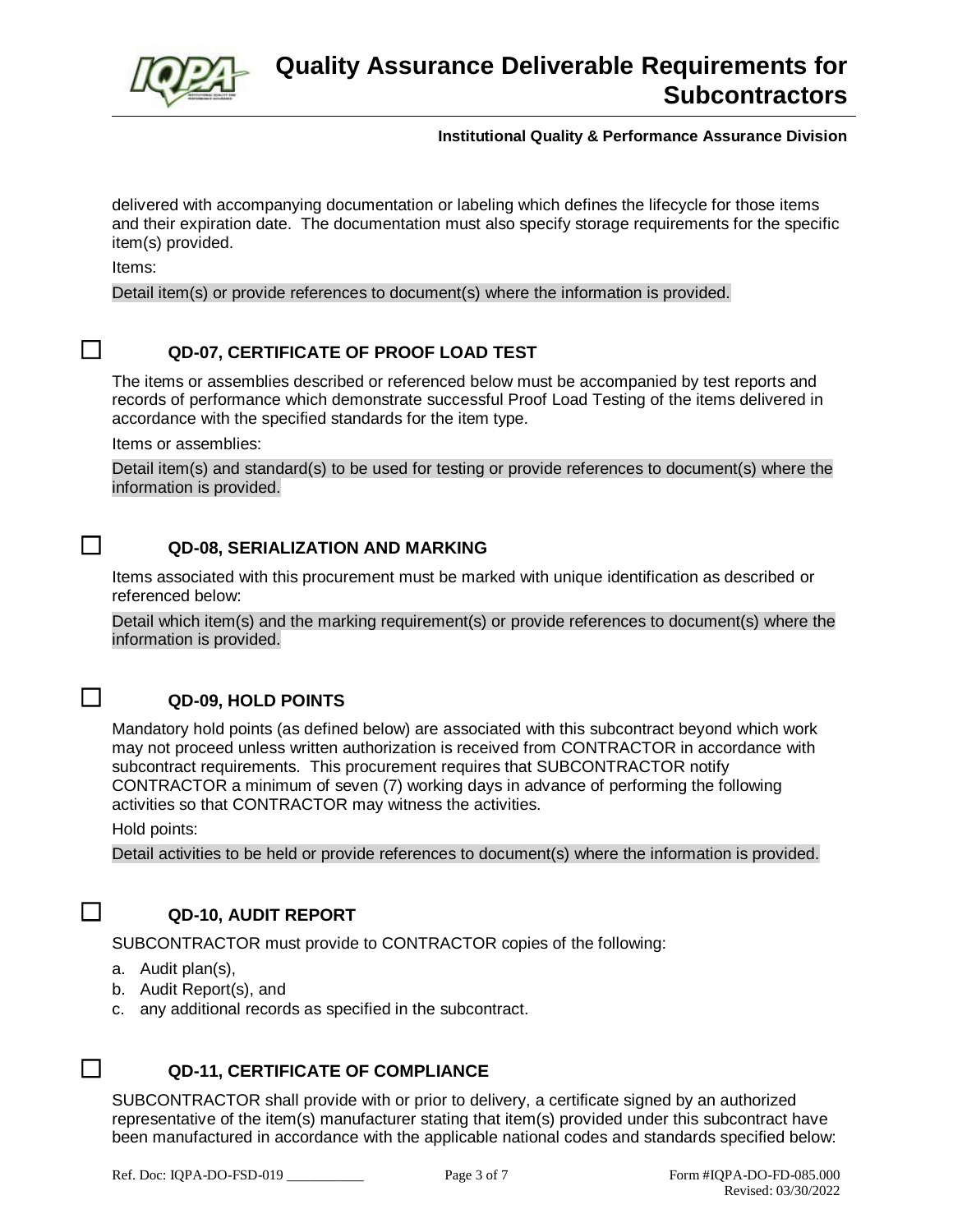

#### Detail codes or provide references to document(s) where the information is provided.

## ☐ **QD-12, CERTIFICATE OF PRODUCT TRACEABILITY**

SUBCONTRACTOR shall provide with or prior to delivery, the following:

- a. a signed certificate stating that items provided under this subcontract were purchased from the original equipment manufacturer specified in the procurement documents.
- b. objective evidence of this traceability (e.g., purchase documents from SUBCONTRACTOR to original equipment manufacturer) with the certificate.

## ☐ **QD-13, CERTIFICATE OF CALIBRATION**

SUBCONTRACTOR shall provide with or prior to delivery, for each instrument/system, a certificate of calibration stating the calibration instrument/system has been calibrated, the calibration results, and, if required by procurement documentation, the SUBCONTRACTOR was ISO/IEC 17025 accredited through a Signatory to the ILAC Mutual Recognition Arrangement (e.g., A2LA, NVLAP, ANAB, PJLA, Dakks, etc.). The certification shall contain, at a minimum, the following:

- a) title (e.g., "Test Report", "Calibration Certificate" or "Report of Sampling");
- b) the name and address of the laboratory;
- c) the location of performance of the laboratory activities, including when performed at a customer facility or at sites away from the laboratory's permanent facilities, or in associated temporary or mobile facilities;
- d) unique identification that all its components are recognized as a portion of a complete report and a clear identification of the end;
- e) the name and contact information of the customer;
- f) identification of the method used;
- g) a description, unambiguous identification, and, when necessary, the condition of the item;
- h) the date of receipt of the test or calibration item(s), and the date of sampling, where this is critical to the validity and application of the results;
- i) the date(s) of performance of the laboratory activity;
- j) the date of issue of the report;
- k) reference to the sampling plan and sampling method used by the laboratory or other bodies where these are relevant to the validity or application of the results;
- l) a statement to the effect that the results relate only to the items tested, calibrated or sampled;
- m) the results with, where appropriate, the units of measurement;
- n) additions to, deviations, or exclusions from the method;
- o) identification of the person(s) authorizing the report;
- p) clear identification when results are from external providers;
- q) the measurement uncertainty of the measurement result presented in the same unit as that of the measurand or in a term relative to the measurand (e.g., percent); NOTE According to ISO/IEC Guide 99, a measurement result is generally expressed as a single measured quantity value including unit of measurement and a measurement uncertainty.
- r) the conditions (e.g., environmental) under which the calibrations were made that have an influence on the measurement results;
- s) a statement identifying how the measurements are metrologically traceable;
- t) the results before and after any adjustment or repair, if available;
- u) where relevant, a statement of conformity with requirements or specifications;
- v) where appropriate, opinions and interpretations.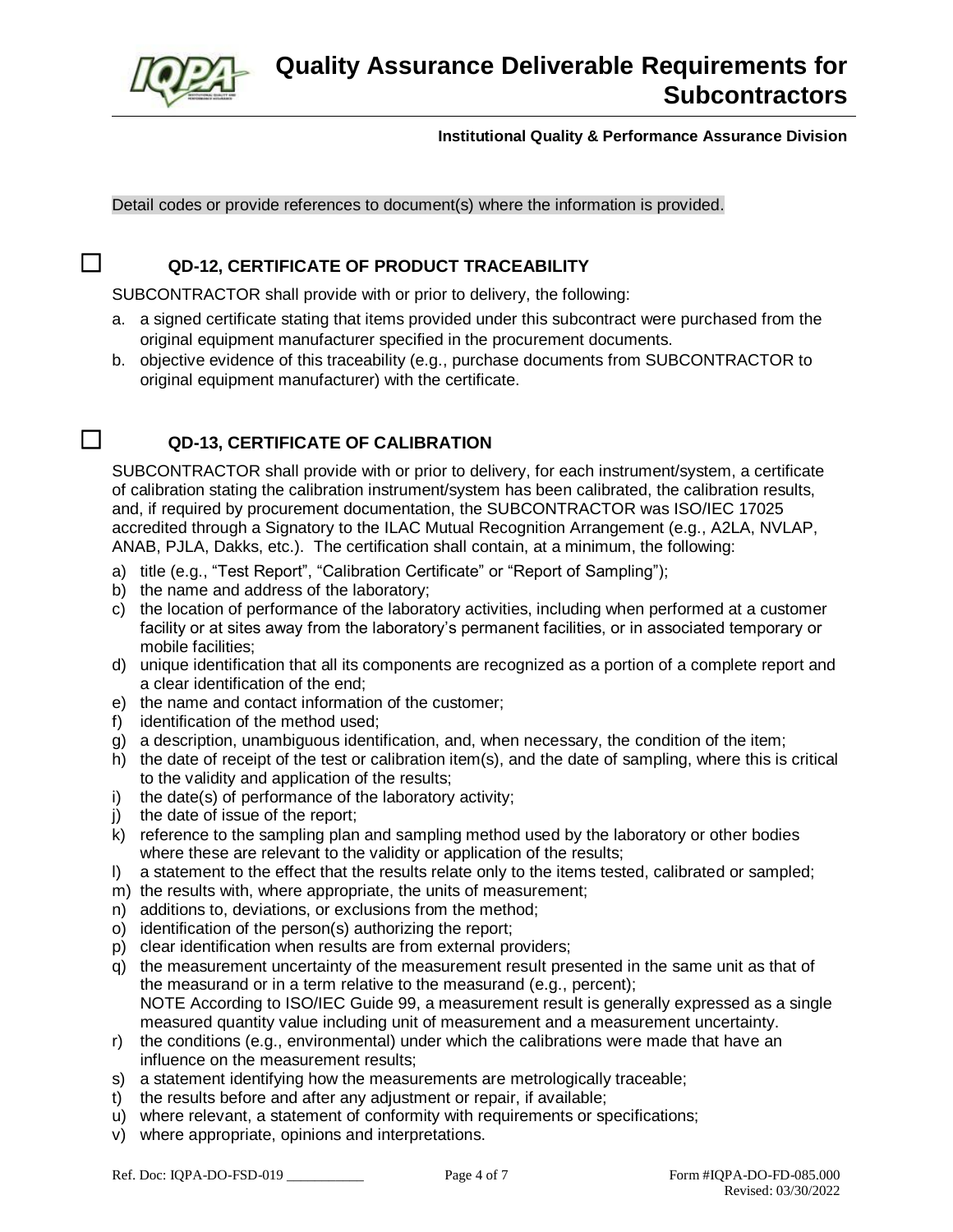

## ☐ **QD-14, NONCONFORMANCE REPORTS**

SUBCONTRACTOR shall notify CONTRACTOR's representative, as identified for this subcontract, in writing of each nonconformance against items and services that do not meet Subcontract requirements within forty-eight (48) hours of discovery. This includes, but is not limited to, nonconformance with documentation requirements and technical or material requirements, including situations where an item may be restored so as to function unimpaired, but it does not meet the original subcontract/design requirement. SUBCONTRACTOR shall document and evaluate nonconformance using Form 2276 and submit Form 2276 to CONTRACTOR within four (4) calendar days of discovery. Documentation and evaluation of a nonconformance shall consist of the completed subcontractor section of Form 2276, which includes a written description of the nonconformance (with sketches and pictures highlighting the nonconforming condition if necessary to clearly describe the condition), and when available, an assessment of the cause and the proposed disposition/corrective action, including technical justifications for any proposed dispositions which would result in a deviation from established requirements (i.e., a Use-As-Is or Repair disposition). CONTRACTOR must approve the disposition of the nonconformance with corresponding disposition implementation verified as described in the disposition via Form 2276. Completed nonconformance documentation must be supplied by SUBCONTRACTOR to CONTRACTOR with or prior to delivery or acceptance of the items by CONTRACTOR and all records of nonconformance shall be maintained by the SUBCONTRACTOR in accordance with Subcontract requirements. SUBCONTRACTOR shall not intentionally perform work that will result in a nonconforming condition without express written approval by CONTRACTOR.

## ☐ **QD-15, PROJECT SPECIFIC QUALITY ASSURANCE/QUALITY CONTROL (QA/QC) PLAN**

SUBCONTRACTOR shall develop and submit to CONTRACTOR for review and approval prior to performing quality affecting work under this subcontract a Quality Assurance/Control Plan specific to the work or project prescribed by this subcontract. The plan shall describe the specific work control documents that will be used to control the work activities to be performed and shall identify which activities will be controlled by which documents. The plan shall identify any required training or certification requirements for personnel to be able to perform specific work tasks under this subcontract and identify the method of ensuring personnel have met those requirements prior to performing the task(s). The plan shall identify any procedures, test plans, test methods, or other processes to be used to verify quality of work performed in accordance with the subcontract documents. All work performed under this subcontract must be performed in accordance with the approved Quality Assurance/Control Plan. The plan and any quality affecting revisions to the plan must be reviewed and approved by CONTRACTOR prior to SUBCONTRACTOR performing work under this subcontract.

Specific requirements and content for the Quality Assurance/Control Plan are specified and/or referenced below:

Detail requirements or provide references to document(s) where the information is provided.

# ☐ **QD-16, SPARE AND REPLACEMENT PART IDENTIFICATION**

Ref. Doc: IQPA-DO-FSD-019 Page 5 of 7 Form #IQPA-DO-FD-085.000 Revised: 03/30/2022 SUBCONTRACTOR must provide with or prior to delivery, information on the identification of any spare or replacement parts for the items or assemblies provided, and the necessary information to be able to order those parts, such as part numbers, manufacturer identification numbers, product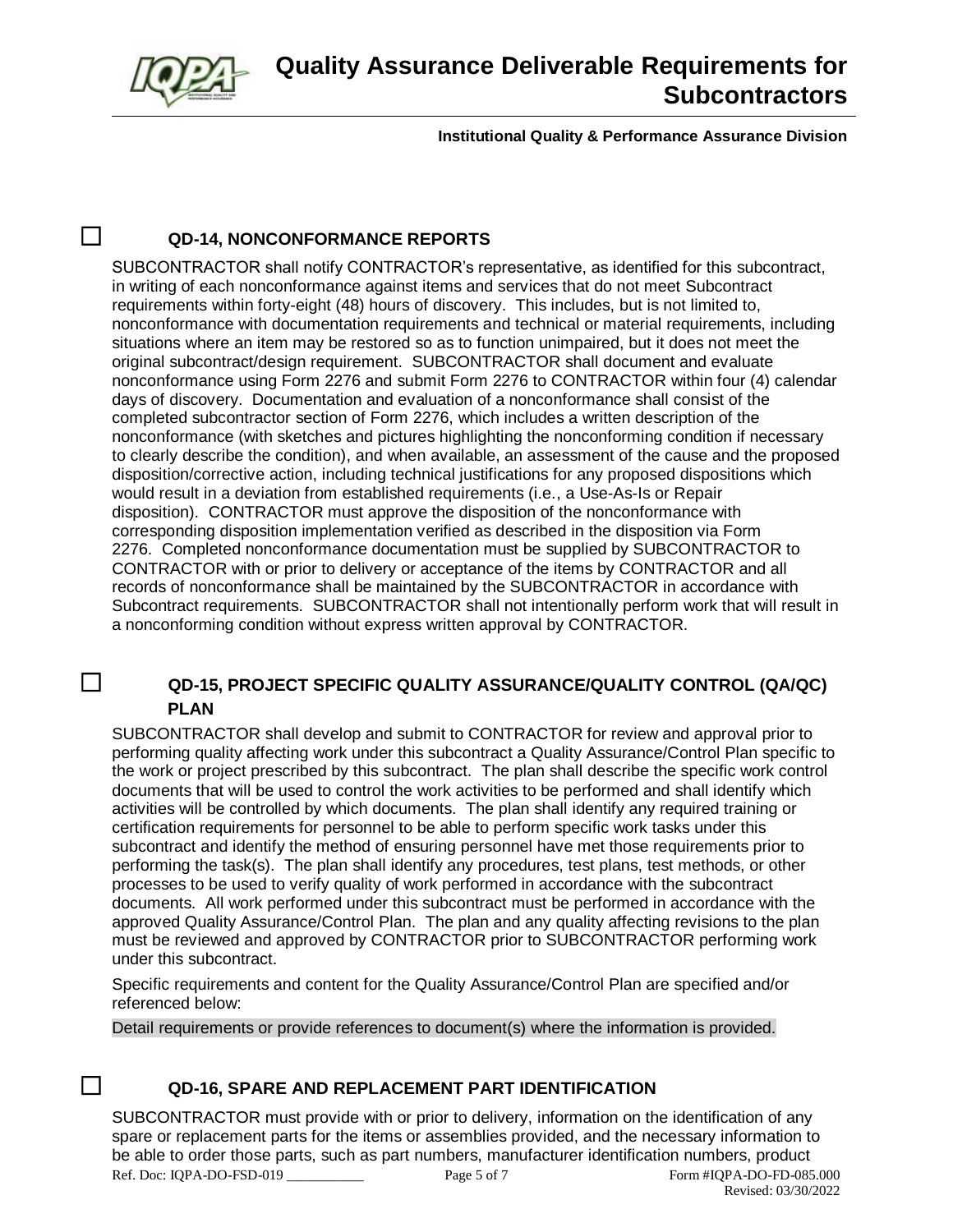

lines, etc.

#### ☐ **QD-17, AS-BUILT DRAWINGS**

SUBCONTRACTOR must provide with or prior to delivery, drawing(s) detailing the as-built condition of any items, assemblies, and/or components provided to CONTRACTOR under this subcontract. As-built drawings must be generated using the approved final drawing(s) for the subcontract, including any changes made during subcontract performance (usually required to be captured using Form 2178, *Subcontractor Deviation Disposition Request*), by adding as-built condition information to the drawing(s). As-built drawings must be authenticated by SUBCONTRACTOR personnel who are responsible for verifying the as-built conditions. The as-built condition includes identifying as applicable: final dimensions, material identification, weld maps including filler material used, serial numbers, and test results.

#### ☐ **QD-18, SUBCONTRACTOR PERSONNEL QUALIFICATIONS / CERTIFICATIONS**

SUBCONTRACTOR must provide with or prior to delivery of products/services records showing that personnel who have or will perform the work have the necessary qualifications and/or certifications to perform the work as determined by SUBCONTRACTOR's Quality Assurance Program or as specified in this subcontract. These may include by are not limited to non-destructive examination certifications, welder certifications, inspection personnel certifications, auditor qualifications/certifications, etc.

## ☐ **QD-19, CERTIFICATE OF ANALYSIS**

SUBCONTRACTOR shall provide with or prior to delivery, to CONTRACTOR a Certificate of Analysis (C of A) for the material(s) supplied and any associated Safety Data Sheet (SDS). The C of A shall include:

- a) Name of chemical/product
- b) Purchase Order # and/or Lot # traceable to purchase document and/or chemical container
- c) Name and address of facility manufacturing/supplying product
- d) Quantity of certified material
- e) Analyzed concentration/purity
- f) Analytical accuracy
- g) Date of manufacture and/or date of shelf-life expiration (only applicable for items which are identified by the manufacturer as having an expiration date)
- h) Signature and date of SUBCONTRACTOR's certifying authority

## ☐ **QD-20, MANUALS / INSTRUCTIONS**

SUBCONTRACTOR shall submit with or prior to delivery manuals, instructions, or other documents that identify the items/software provided and include as applicable safety precautions, installation/test instructions, and operating and maintenance instructions. The manual/instructions shall be provided in English, written in clear, concise language readily understandable by a technician, craftsman, or programmer, and shall conform to applicable industry standards for the preparation of such documents.